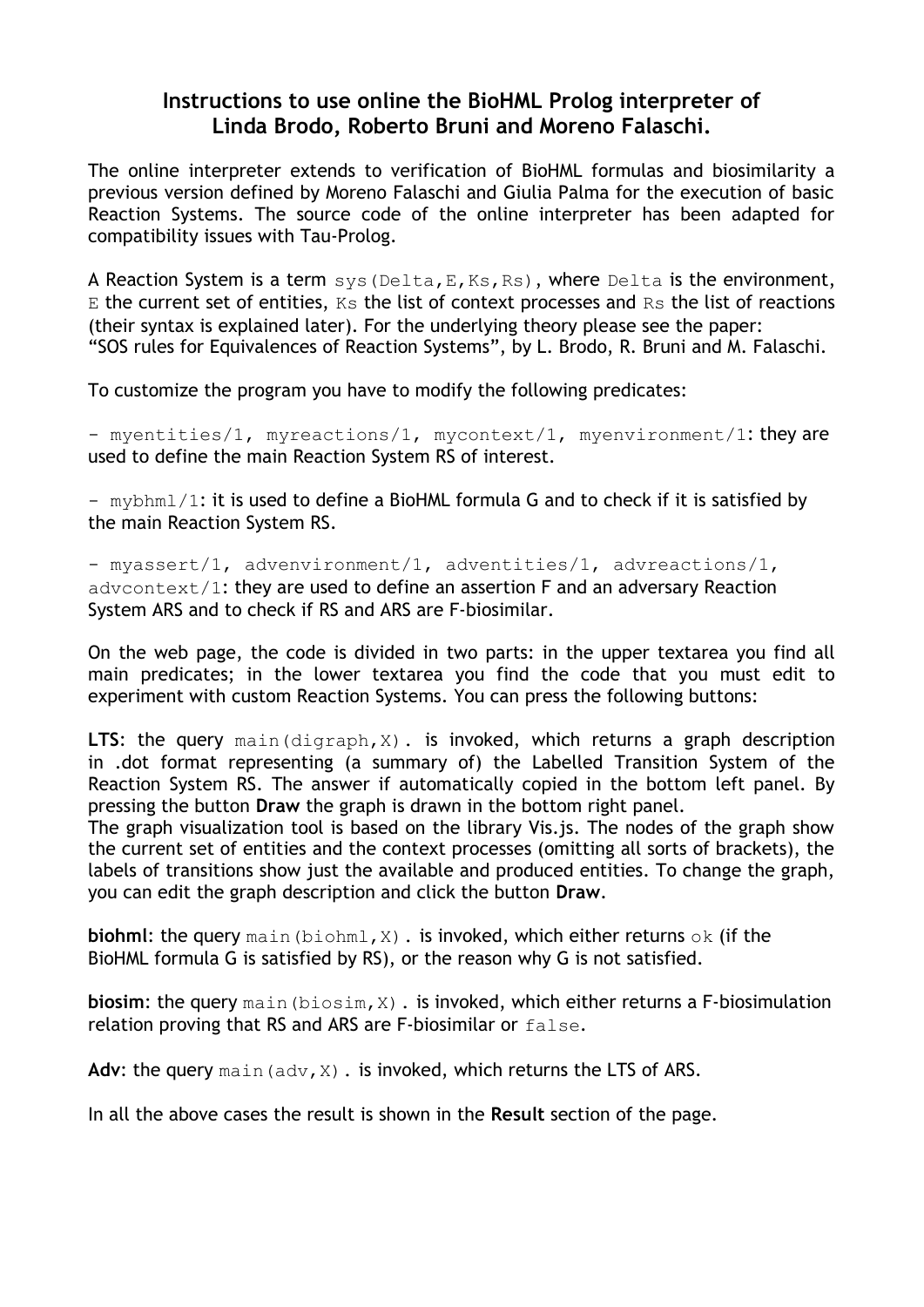How to customize the queries:

1) Normally, the predicate myentities/1 defines the empty list of reagents (as the context sequence will provide other reagents, including the initial ones). However, the predicate can be updated to define a (non empty) list of reagents, like in myentities([a1,…,an]).

from which the computation of the reaction system will start.

2) the predicate myreactions/1 defines the list of reactions of the Reaction System. Its unique argument must be a list of terms  $\text{react}(R,I,P)$ , like in

myreactions([react(R1,I1,P1),…,react(Rn,In,Pn)]).

Each term react  $(Ri, Ii, Pi)$  contains a list of reagents  $Ri$ , a list of inhibitors  $Ii$  and a list of products Pi. Single reagents, inhibitors and products are just constant symbols.

3) the predicate  $m$ ycontext/1 defines the list of contexts. The Prolog Herbrand syntax for contexts is the following:

K ::=  $nil$  |  $rec(X)$  |  $pre(C,K)$  |  $plus(K1,K2)$ 

Where  $\text{nil}$  stops the computation,  $\text{rec}(X)$  invokes the declaration of the constant X from the environment,  $pre(C,K)$  makes available the reagents C in the current step and then behaves as K at the next step,  $plus(K1, K2)$  behaves as either K1 or K2. By using the predicate  $parse\_ctx/2$ , a more convenient syntax can be used in the defining clause

 $K := \text{nil} \mid x \mid C.K \mid (K1 + ... + Kn)$  $C := \{a1, ..., an\}$ 

For example the following two clauses are equivalent:

```
mycontext([plus(pre([a,b],rec(x)),pre([a],pre([a],nil)))]).
mycontext(Ks):- parse ctx('[({a,b}.x + {a}.{a}.ni])]',Ks).
```
4) the predicate myenvironment/1 takes a list of constant declarations  $def(X,K)$ . By using the predicate parse  $env/2$ , the more convenient syntax  $X=K$  can be used. For example the following two clauses are equivalent:  $mycontext([def(x,pre([a],rec(x)))]).$ mycontext(Ks):- parse  $ctx('[x=[a].x)]',Ks$ ).

5) the predicate  $mybbm1/1$  takes a BioHML formula G, defined over some assertion F. The BioHML formulas abstract syntax is expressed by Prolog Herbrand terms as follows: G ::= true|false|and(G1,G2)|or(G1,G2)|diamond(F,G)|box(F,G)  $F$  ::= sub(C,N)|nonempty(N)|and(F1,F2)|or(F1,F2)|xor(F1,F2)|not(F) where  $N$  is a natural number between 1 and 4, which identifies the corresponding set in a transition label  $\text{obs}(E,R,I,P)$ . So number 1 is list E, number 2 is R, and so on. By using the predicate parse  $bhml/2$ , and parse assert/2 a more convenient syntax can be used in the defining clauses G ::= true | false | (G1 & ... & Gn) | (G1 \* ... \* Gn) |  $\langle$ F>G | [F]G

```
F ::= C inE | C inR | C inI | C inP
      | ? inE | ? inR | ? inI | ? inP 
      | (F1 & … & Fn) | (F1 * … * Fn) | (F1^F2) | -F
For example the following two clauses are equivalent:
mybbml([box(not(sub([c],1)),diamond(mot(sub([c],1)), diamond(not(sub([c],1)),true))]).
```

```
mybhml(G):-parse bhml('[-{c} \text{ in }E] < -{c} inE>true',G).
```
6) the predicate  $myassert/1$  takes an assertion  $F$ , as defined above.